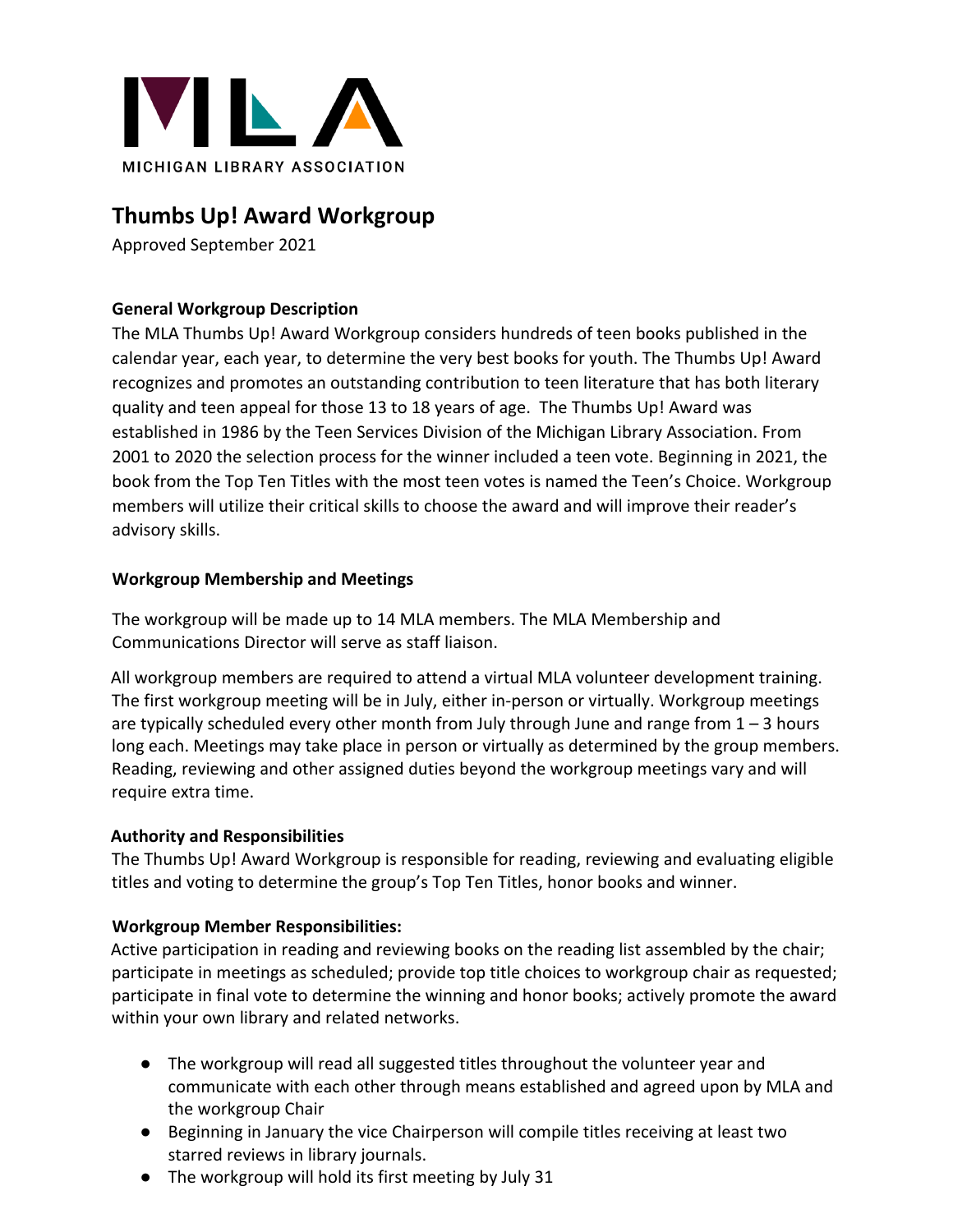- A second mandatory meeting must take place by October 31. This may be done in person, by conference call or by videoconferencing.
- Outside of the mandatory October meeting, the workgroup will meet as needed July through February after each Top 10 list.
- The final meeting to select the Top Ten Titles, winner and honor books must be held by February 15.

## **Workgroup Chair Responsibilities:**

Assemble and maintain a reading list based on ratings from selected sources; identify promotional opportunities with MLA staff to raise awareness of the award; distribute nominations to workgroup members; schedule meetings; develop meeting agendas; encourage productive communication and opportunities to participate; coordinate workgroup vote; notify MLA staff of the winning and honor books; present the award at Spring Institute

The Chair of the Thumbs Up! Award Workgroup is responsible for:

- Developing and maintaining the workgroup reading list and distributing nominations to workgroup members
- Planning, coordinating and presiding over meetings
- Developing an agenda for each meeting
- Taking meeting notes or appointing a workgroup member to take notes
- Keeping track of the number of books read and approximate number of hours read
- Coordinating voting for the winner and honor books and ensuring guidelines are followed
- Notifying MLA office of the winner and honor books
- Work with the MLA office to publicize the winner on the MLA website, in the MLA Update and on MLA's Facebook and Twitter and other press releases. No separate Facebook page should be used to promote the award.

#### **Committee Terms**

One year.

## **Chair and Vice Chair Selection**

The committee will have a Chair and Vice-Chair as selected and approved by MLA, who serve a one-year leadership term. A Vice-Chair may be appointed for a two-year term and will serve the first year as Vice-Chair and the second year as Chair.

#### **Qualifications**

This is an opportunity for an individual who is passionate about teen literature with an interest in or desire to read books for teens, critical literature evaluation skills, ability to plan and meet deadlines, decision-making ability and clear communication.

#### **Service Without Renumeration**

Service on Michigan Library Association's Workgoups are without remuneration or additional discounts for event attendance.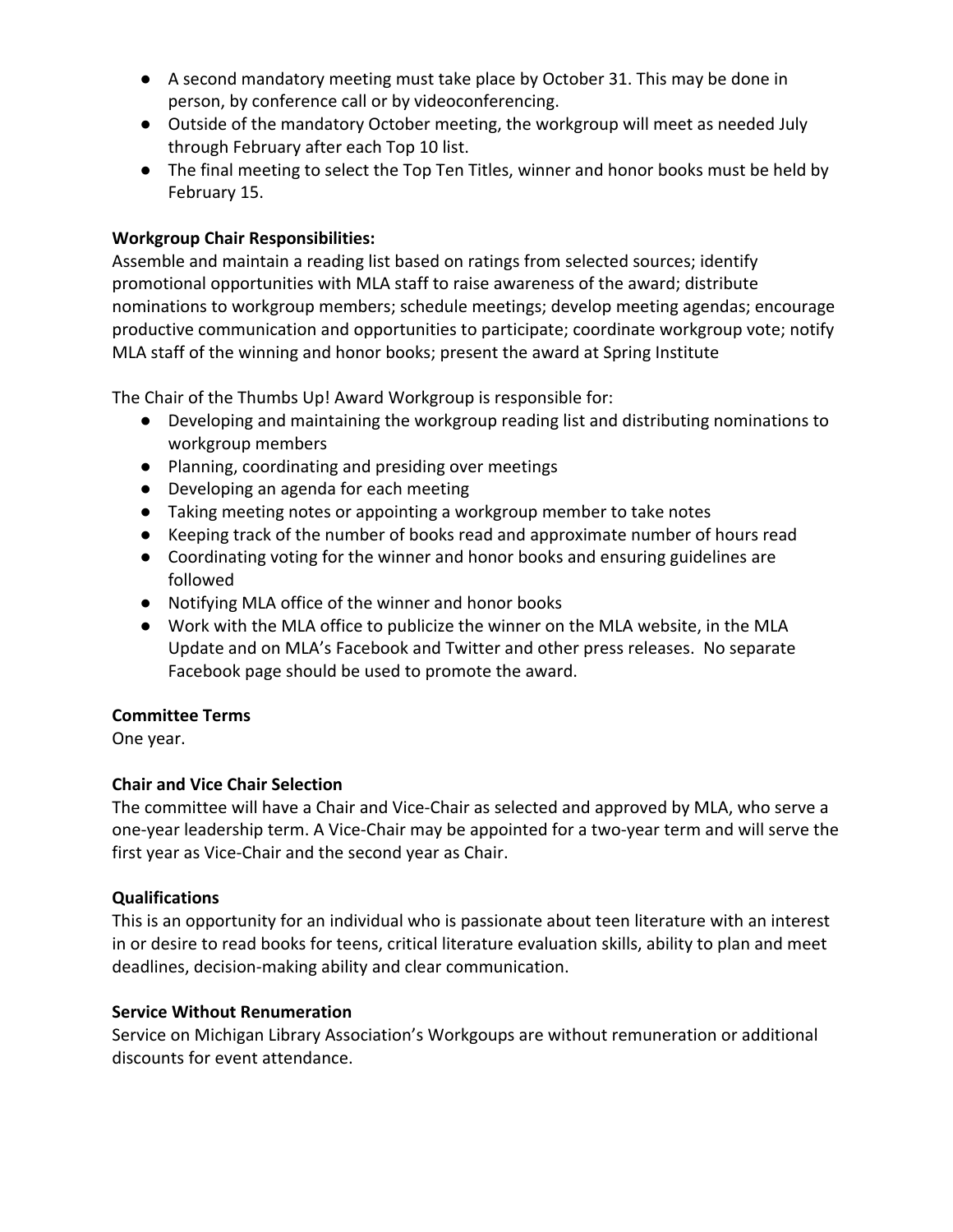# **Thumbs Up! Award Qualifications**

#### **Qualifications:**

- The Thumbs Up! Award will be given annually to the author of an original work for teens, fiction or nonfiction, published in the U.S. from January 1 – December 31.
- A teen, for the award's purpose, is someone between 13 and 18 years of age. The book must appeal to this age group, both in respect to its characters and setting, as well as in terms of subject and theme.
- Selections will be made based on the suggested guidelines for the Young Adult Library Services Association's Michael L Printz award. The guidelines include story, setting, theme, voice, accuracy, illustrations (if any), style, characters, and design.
- An author may include co-authors or editor(s).

## **Eligibility:**

- Any book that is published from January 1 December 31 for teens, ages 13-18, may be nominated for the award.
- Books originally published outside the U.S. are eligible, provided that their first U.S. printing occurred during the eligibility period.

## **Book Selection Process**:

- The initial identification of titles for consideration will come from starred reviews in library journals (ex. Horn Book, Kirkus, School Library Journal, VOYA) and require a minimum of two starred reviews.
- Michigan librarians, regardless of MLA membership status, may freely submit nominations. Publishers may submit nominations of books that meet the criteria, but they will be required to provide copies of the book for the workgroup to review.
- Nominations may be submitted from January 1 to December 31.
- **Presentation of Award:** The author of the award-winning title will be invited to accept the award at the Spring Institute Conference. If the author is able to attend the conference to accept the award, the award shall be presented by the Chair of the workgroup. If the Chair is unable to fulfill this duty, a member of the workgroup will present the award in his or her place.

## **Thumbs Up! Award Timeline**

| January 1       | If a Vice Chair was appointed, the Workgroup Vice Chair will start<br>collecting titles from starred reviews<br>Call for nominations goes out |
|-----------------|-----------------------------------------------------------------------------------------------------------------------------------------------|
| April/May       | Select workgroup members through MLA Call for Volunteers                                                                                      |
| By June 30      | Chair receives list of workgroup members                                                                                                      |
| By July 31      | Chair distributes initial reading list and workgroup guidelines                                                                               |
| By July 31      | Mandatory meeting of Thumbs Up! Award Workgroup                                                                                               |
| July - February | Meet as needed (virtually or in-person).                                                                                                      |